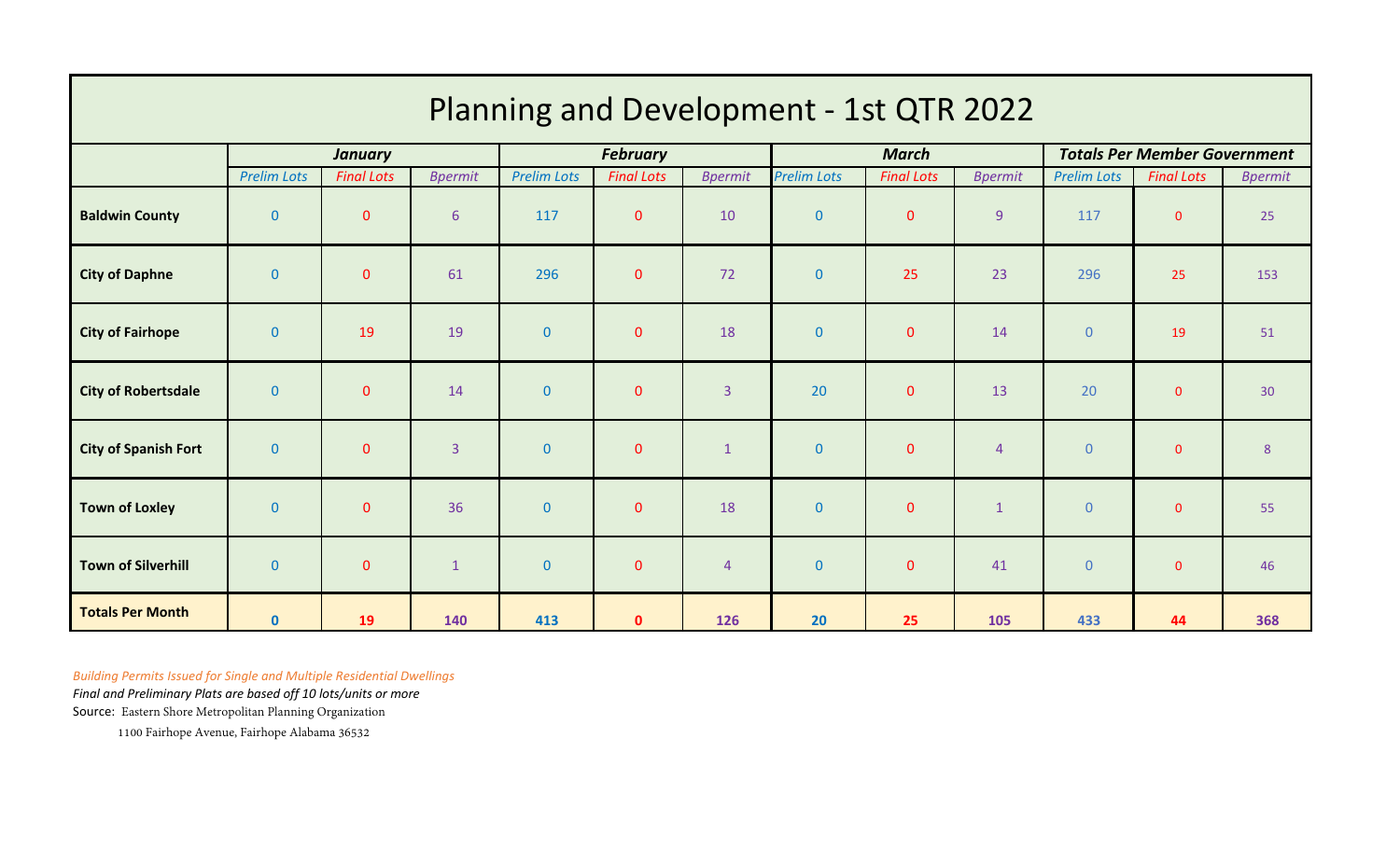## **Planning and Development**

2022

|                 | <b>Development</b>              | Location                                                             | Acres | # Lots/Units | <b>Density</b><br><b>Units per Acre</b> | <b>Month</b> | <b>Preliminary Plats -</b><br># Lots/Units | <b>Final Plats -</b><br># Lots/Units |
|-----------------|---------------------------------|----------------------------------------------------------------------|-------|--------------|-----------------------------------------|--------------|--------------------------------------------|--------------------------------------|
| <b>Daphne</b>   | Juilee Farms - Phase 12         | Southeast of SR-181 and Secretariat Boulevard                        | 36.97 | 74           | 2.00                                    | February     | 74                                         |                                      |
|                 | The Reserve at Daphne - Phase 2 | North of intersection of CR-64 and Montelucia Way                    | 73.31 | 134          | 1.83                                    | February     | 134                                        |                                      |
|                 | The Reserve at Daphne - Phase 3 | North of intersection of CR-64 and Montelucia Way                    | 36.39 | 88           | 2.42                                    | February     | 88                                         |                                      |
|                 | French Settlement - Phase 4A    | South of and adjacent to French Settlement Subdivision               | 10.06 | 25           | 2.49                                    | March        |                                            | 25                                   |
|                 |                                 |                                                                      |       |              |                                         |              |                                            |                                      |
|                 |                                 |                                                                      |       |              | #DIV/0!                                 |              |                                            |                                      |
|                 |                                 |                                                                      |       |              | #DIV/0!                                 |              |                                            |                                      |
|                 |                                 |                                                                      |       |              | #DIV/0!                                 |              |                                            |                                      |
|                 |                                 |                                                                      |       |              | #DIV/0!                                 |              |                                            |                                      |
|                 |                                 |                                                                      |       |              | #DIV/0!                                 |              |                                            |                                      |
|                 |                                 |                                                                      |       |              | #DIV/0!                                 |              |                                            |                                      |
| <b>Fairhope</b> | Old Battles Village - Phase 4-B | East terminus of McArthur Lane, South of Old Battles Village Phase 3 | 7.42  | 19           | 2.56                                    | January      |                                            | 19                                   |
|                 |                                 |                                                                      |       |              | #DIV/0!                                 |              |                                            |                                      |
|                 |                                 |                                                                      |       |              | #DIV/0!                                 |              |                                            |                                      |
|                 |                                 |                                                                      |       |              | #DIV/0!                                 |              |                                            |                                      |
|                 |                                 |                                                                      |       |              | #DIV/0!                                 |              |                                            |                                      |
|                 |                                 |                                                                      |       |              | #DIV/0!                                 |              |                                            |                                      |
|                 |                                 |                                                                      |       |              | #DIV/0!                                 |              |                                            |                                      |
|                 |                                 |                                                                      |       |              | #DIV/0!                                 |              |                                            |                                      |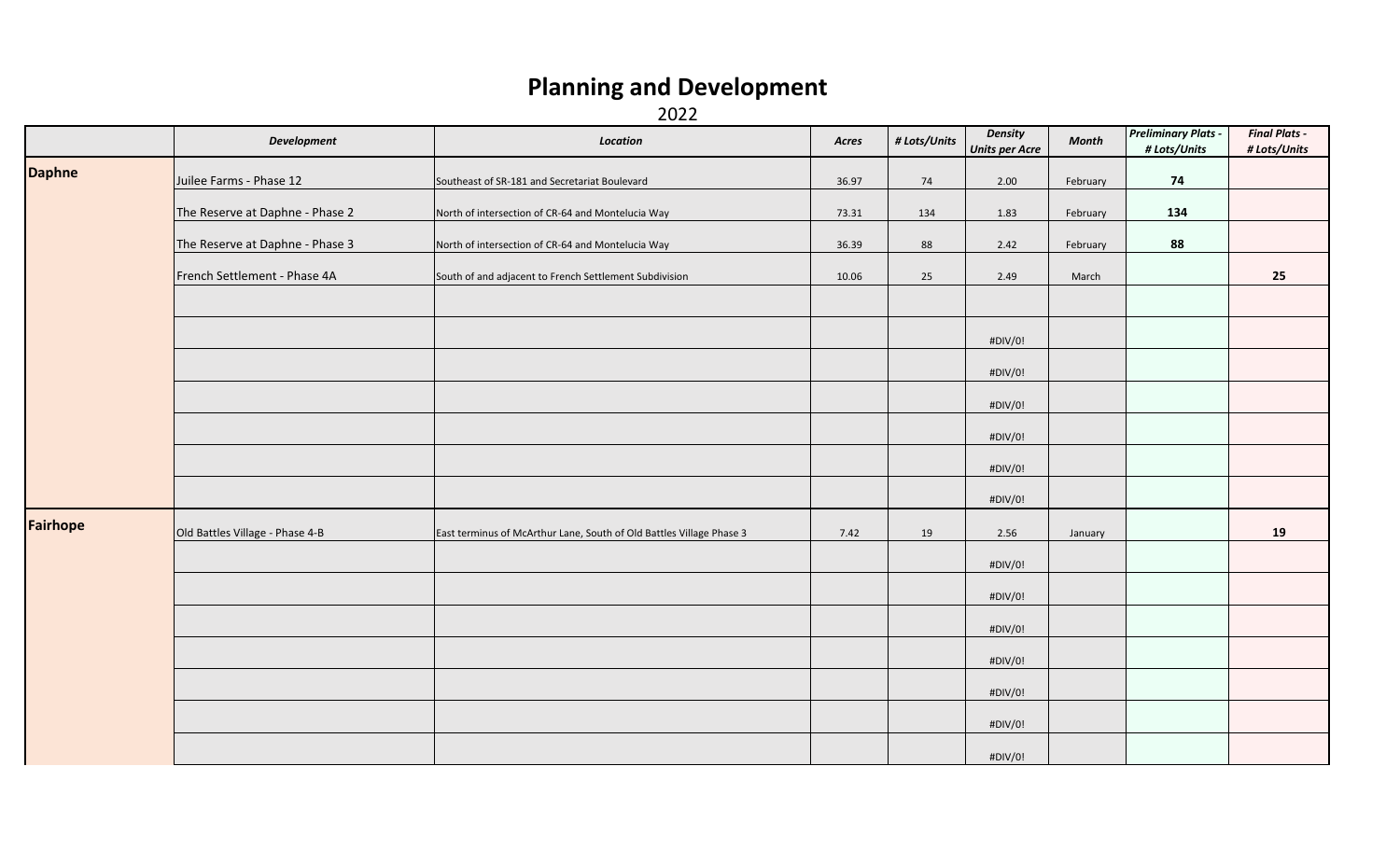|  |  | #DIV/0! |  |  |
|--|--|---------|--|--|
|  |  |         |  |  |
|  |  | #DIV/0! |  |  |
|  |  | #DIV/0! |  |  |
|  |  |         |  |  |
|  |  | #DIV/0! |  |  |
|  |  | #DIV/0! |  |  |
|  |  |         |  |  |
|  |  | #DIV/0! |  |  |
|  |  | #DIV/0! |  |  |
|  |  |         |  |  |
|  |  | #DIV/0! |  |  |
|  |  | #DIV/0! |  |  |
|  |  |         |  |  |
|  |  | #DIV/0! |  |  |
|  |  | #DIV/0! |  |  |
|  |  |         |  |  |
|  |  | #DIV/0! |  |  |
|  |  | #DIV/0! |  |  |
|  |  |         |  |  |
|  |  | #DIV/0! |  |  |
|  |  | #DIV/0! |  |  |
|  |  |         |  |  |
|  |  | #DIV/0! |  |  |
|  |  | #DIV/0! |  |  |
|  |  | #DIV/0! |  |  |
|  |  |         |  |  |
|  |  | #DIV/0! |  |  |
|  |  | #DIV/0! |  |  |
|  |  |         |  |  |
|  |  | #DIV/0! |  |  |